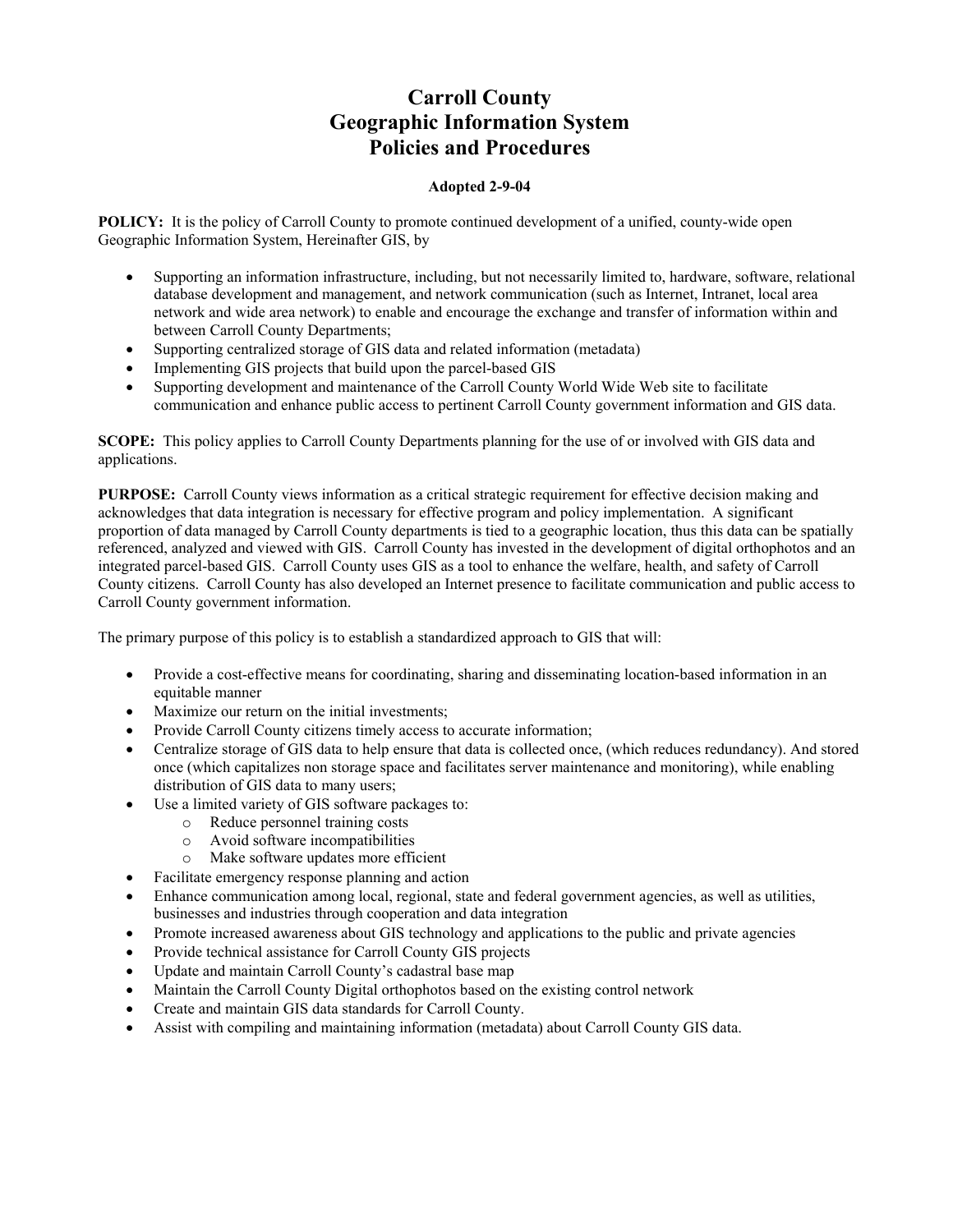**Mission Statement**: Carroll County will promote fact-based decision making for both day-to-day operational needs and long range planning to benefit citizens of this County. The Carroll County Geographic Information System hereinafter GIS, will enable elected officials, department heads, county employees, public and private agencies and citizens of Carroll County to graphically view and analyze information, and apply GIS technology to Carroll County issues.

## **Geographic Information System (GIS) Data Distribution**

## **Product Information: Carroll County GIS cadastral map data does not replace or modify land surveys, deeds, and/or other legal instruments defining land ownership and use.**

#### **Geo-referencing System**

All Carroll County GIS data are distributed in the North American (horizontal) Datum of 1983 (NAD83), National Geodetic Vertical Datum 1929 (NGVD29), in the Iowa North Zone of the State Plane Coordinate System.

#### **Format**

Parcel-based Carroll County GIS data are distributed as ESRI ArcView shape files or in a personal geodatabase. Special requests for GIS data in other formats will be considered. Carroll County will not provide the computer software or hardware needed to access the data.

#### **Media**

All data are distributed on CD according to the fee structure listed below. Special requests for data distribution on other media will be considered.

## **Digital Orthophotos**

Digital orthophotos of Carroll County are available on CD in .tif, .pdf, or MrSid format for the direct cost of materials and services.

#### **Fee Structure**

- 1. Citizens of Carroll County will receive printed information about their property (parcel) of residence for the cost of the copy or media. Citizens, as used here, include individuals requesting information about their property (parcel) of residence, who received verbal information and/or a printed page of information or plat map. Individual citizens who are requesting digital information for an incorporated area, unincorporated area, or all of Carroll County would pay a fee of \$0.10 per parcel.
- 2. Governmental agencies, Carroll County school districts, colleges, universities, and municipal utilities (water, sewer, gas, electric) will enter into a Digital Mapping Product License Agreement (Attachment A) with Carroll County, and will be charged a fee for the GIS Data Products based on the direct cost of materials and services and all indirect costs including historical development costs, general overhead for occupancy expenses and a pro rata share of other county department services (the offices of Auditor, Treasurer, Assessor, Attorney and others). The information provided by Carroll Couth will be updated and made available annually upon request, based on a schedule determined by Carroll County Information Technology Department. See the Carroll County Data Cost Analysis Sheet (Attachment B) for material, service and minimum fees.

Government agencies includes any local, county, state or federal government entity, or the authorized representative thereof. If a government agency enters into a contractual agreement with a services provider (such as a contractor, consultant, engineering firm), pertinent Carroll County GIS products would be granted to the service provider for the life of the project, at the request of the government agency.

School Districts include those that are in Carroll County, and pertain to K – 12 and parochial schools and AEA 11.

Colleges and Universities include institutions of higher learning (such as vocational-technical schools, community colleges, business colleges, universities, university outreach centers) located in Carroll County. GIS data and products would also be made available to other intuitions of higher learning for projects that would benefit the citizens of Carroll County.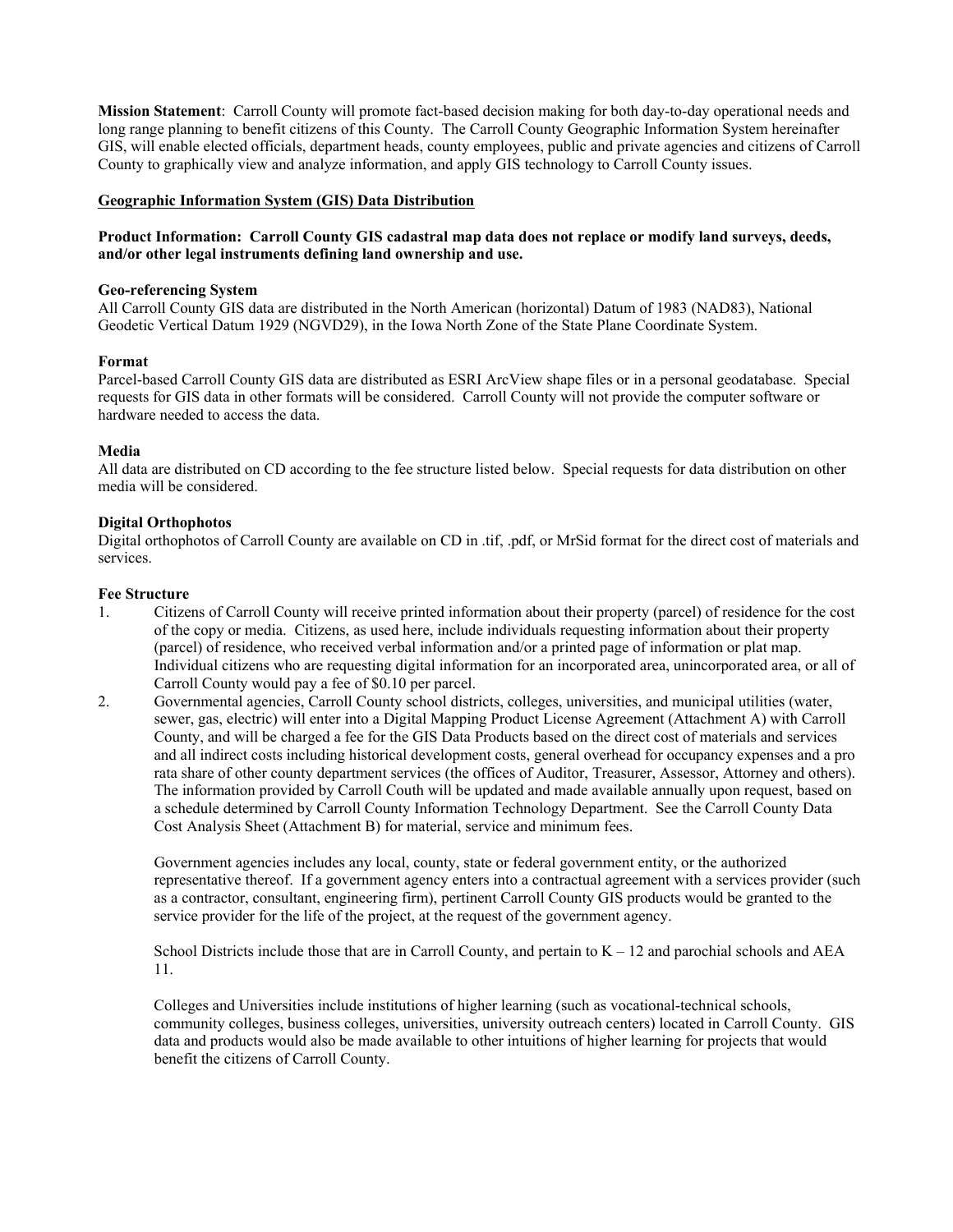Municipal utilities include those companies who provide water, sewer, gas,, and electricity to the citizens, businesses, industry, and governing bodies of Carroll County. It does not include those companies that provide cable TY or telephone service with out providing eater sewer, gas and/or electricity. Cable TV and telephone companies our be considered "Other Entities."

Carroll County may enter into a Digital Mapping Product License Agreement with an entity based on the recommendation of one or more County departments. This will provide access for County departments to beneficial information. The information provided by Carroll County will be updated and made available annually, upon request, based on a schedule determined by Carroll County Information Technology Department, or more often if deemed necessary by the recommending department.

Carroll County reserves the right to grant the use of data for specific projects to qualified organizations for research and special projects that benefit the citizens of Carroll County. Use of GIS data is granted for the life of the project through a Digital Mapping Product License Agreement. Grantees will be charged a fee for the GIS Data Products based on the direct cost of materials and services. See the Carroll County Data Cost Analysis Sheet (Attachment B) for material, service, and minimum fees.

Grantees would be granted the use of Carroll County GIS data and products for research or special projects that would benefit the citizens of Carroll County. Requests for the granted use of GIS information would be considered individually and would be for the life of the research or special project. Grantees engaged in research or special projects could include, but are not limited to, service contractors and consultants working for governments agencies, neighborhoods associations, churches, hospitals, agencies such as Red Cross and United Way, and civic groups.

3. The following Carroll County Departments shall not be charged a fee for GIS data, time, or materials

| Ambulance                 | Environmental Health          |
|---------------------------|-------------------------------|
| Assessor                  | Home Care Aides               |
| Attorney                  | <b>Information Technology</b> |
| Auditor                   | Public Health                 |
| Board of Supervisors      | Recorder                      |
| <b>Community Services</b> | Sheriff                       |
| Conservation              | Treasurer                     |
| Engineer                  |                               |

4. All other entities (those not included in 1,2 and 3 above) will enter into a Digital Mapping Product License Agreement (Attachment A) and will be charged for GIS Data Products. See the Carroll County Data Cost Analysis Sheet (Attachment B) for material, service, and minimum fees.

The fee structure for 1,2, and 3 above is designed to encourage access to and sharing of GIS data by limiting costs recovered to the direct cost of materials and personnel services for reproducing the information in digital format. The fee structure for 4 above incorporates a modest GIS data production cost, in addition to the direct cost of materials and personnel services.

Information regarding restriction on use and limitations of Carroll County GIS Products are detailed in the Digital Mapping Product License Agreement.

## **Carroll Count Department Heads**: Department Heads Shall:

- 1. Consult with the Information Technology Department prior to purchasing GIS software or invest in interoperable GIS software and systems to ensure integration with the existing parcel-based GIS.
- 2. Develop and maintain information (metadata) about data used in GIS applications if developed independent of the Information Technology Department.
- 3. Consult with the Information Technology Department regarding issues to include, but not limited to, feasibility, data management, and data storage prior to recommending that the Board of Supervisors enter into a Digital Mapping Product License Agreement with an entity.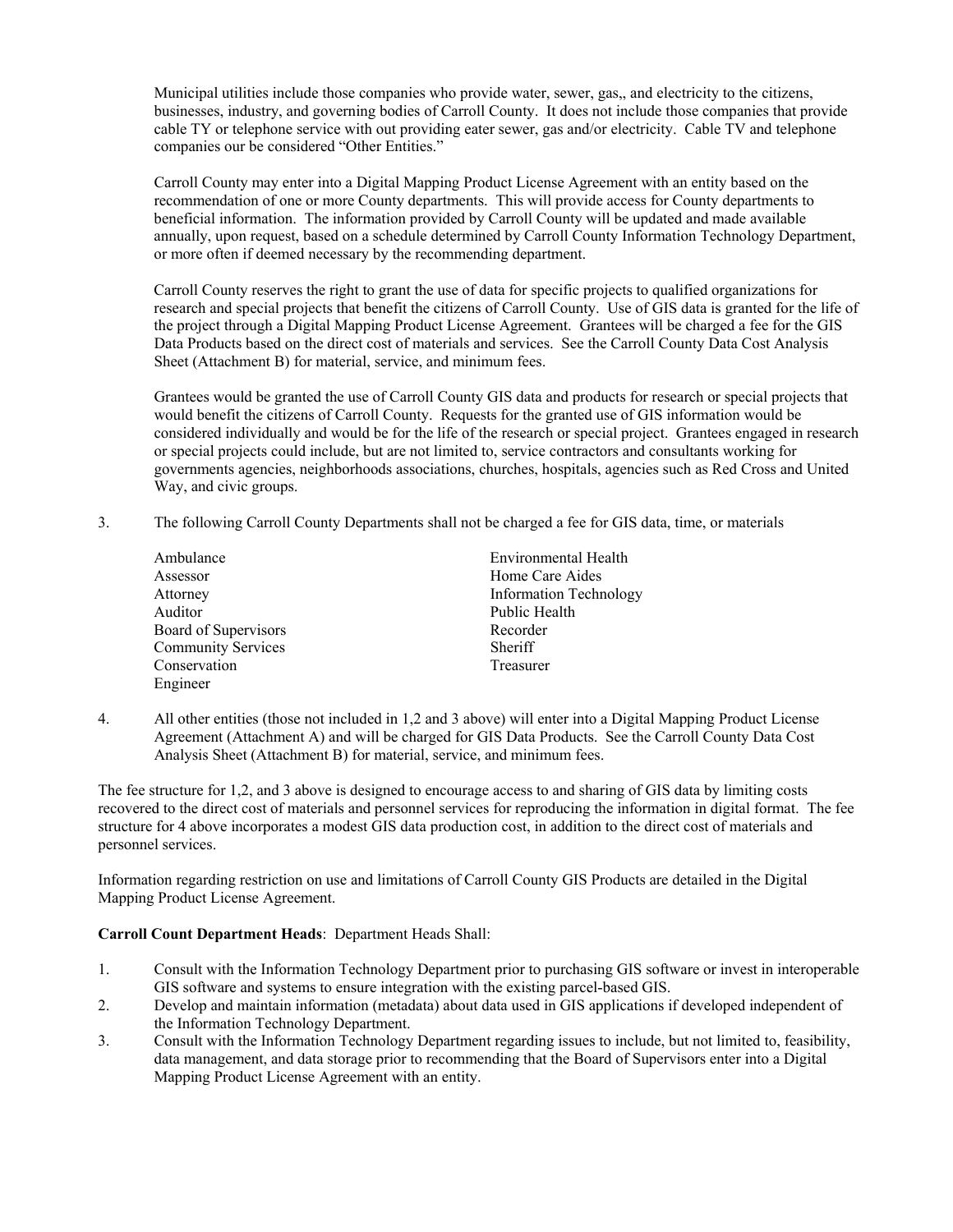4. Use a common map coordinate system (Iowa north, State Plane 1983, North American Datum 1983, National Geodetic Vertical Datum 1929) for Carroll County GIS projects.

## **Definitions**

**Inter-operable** – capable of integrating and maintaining the integrity of data created with different software packages, while avoiding expensive and time-consuming data conversions and translations.

**Parcel-based** – an information system that integrates property ownership mapping, property appraisal data and assessment data, along with graphic features (such as rivers, roads, railroads) throughout Carroll County

**Map coordinate system** – a particular type of reference system that uses lineal or angular quantities to designate the position of points, so that a point of the 3-dimensional spherical Earth can be located on a 2-dimensional flat map.

**Geographical Information System** – system of computer hardware, software, and procedures designed to support the capture, management, manipulation, analysis, modeling, and display of spatially referenced data for solving complex planning and management problems.

**Infrastructure** – (as applied to GIS) the physical features that are installed to support the exchange and transfer of information that support Carroll County management, decision-making and staff related information activities, including software, hardware, data, and network communication.

**Internet** – a worldwide network of computers into which anyone can tap. Home of such popular services as the World Wide Web, FTP (file transfer protocol), and Internet E-Mail.

**Intranet** – a private network that uses World Wide Web Internet software and standards to enable organizations to share information internally in nearly any form, an internal internet server made available to employees across a local area network or through private dial-up access.

**Local Area Network (LAN)** – Computers connected to one another with cables and network adapter cards, rather than by modems and telephone lines.

Wide Area Network (WAN) – a large network that exists beyond the boundaries of an office or building. The Internet is a WAN.

**Metadata** – data about data, an overall description of the contents of a database, GIS feature class, coverage or other layer of information. Metadata would include but is not limited to, the source of the data, methods for gathering the data, person(s) responsible for the data, accuracy of the data, scale of the data, description of categories or data columns, codes or symbols used in data tables.

**Data Integration** – ability to use of combine data from multiple sources and databases while maintaining the integrity and reliability (data stays in sync when updated) of the data.

**Digital Orthophotos** – digital version of aerial photographs that are constructed to eliminate image distortion due to changes in aircraft tile and topographic relief.

**Internet Server** – a hardware component that provides shared services in a networked environment and a software component that provides information and/or processing via the World Wide Web.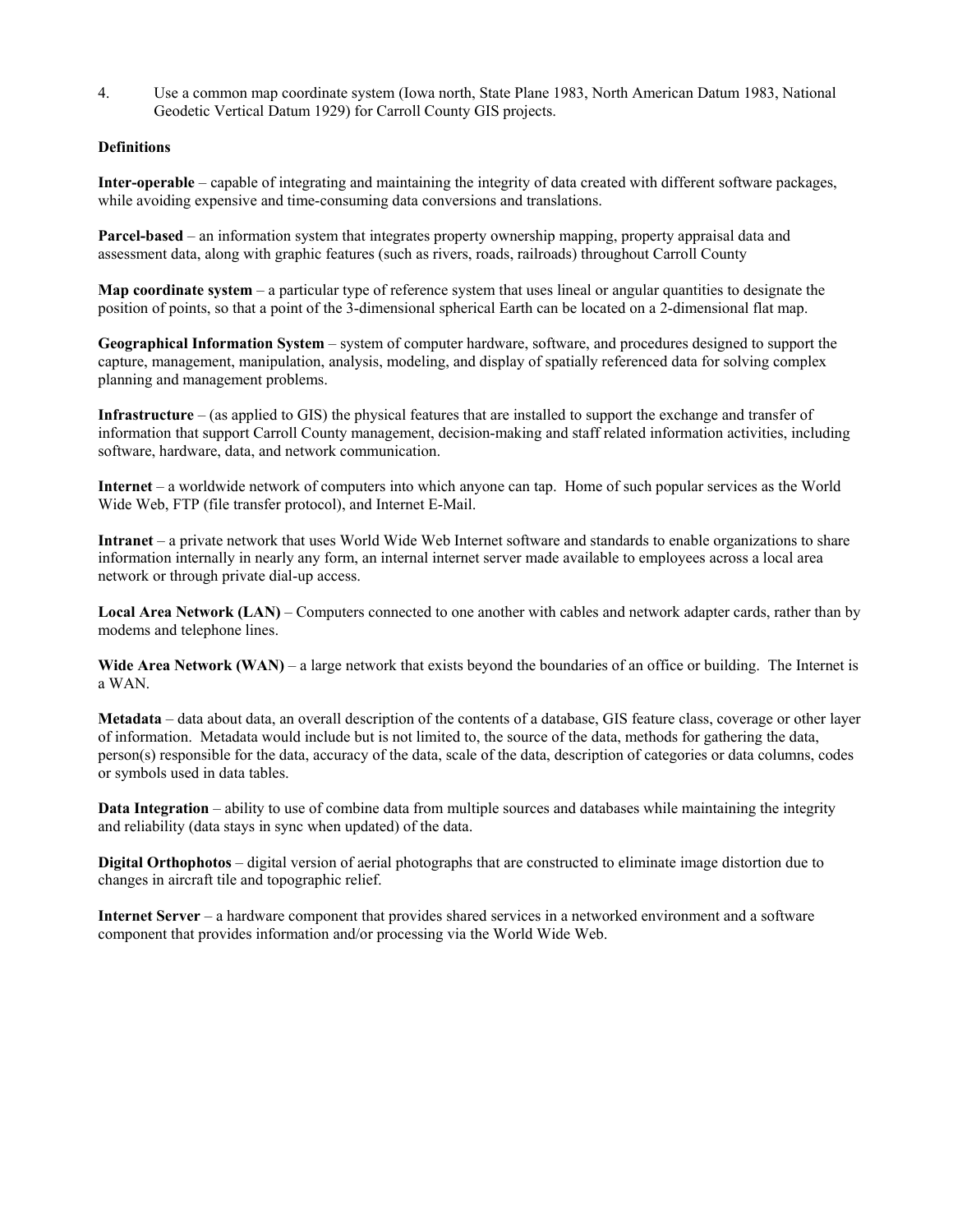# **DIGITAL MAPPING PRODUCT LICENSE AGREEMENT**

**THIS AGREEMENT** is a license and is made and entered into by and between Carroll County, Iowa (hereafter refereed to as "County") and  $(hereafter referred to as "User") for the use of the Geographic"$ Computer Database, as specified on Attachment A, from Carroll County, Iowa (hereafter referred to as "Product").

**WHEREAS**, the county is the developer of the Product specified in the agreement with the right to license and distribute the Product; and

**WHEREAS**, the User desires a license to use the Product and the County desires to grant such a license to the User for the sole purpose of permitting the User to use the Product in its business activity and for no other purpose whatsoever;

**NOW, THEREFORE**, in consideration of the mutual terms, covenants, and conditions set forth herein, the parties hereto agree as follows:

## **I. AREA OF COVERAGE AND PRODUCT(S)**

This agreement is for the use of digital map products providing an area of coverage of Carroll County, Iowa as described on Attachment A or subsequent amendments thereto.

#### **II USE**

#### **A. Permitted Uses by the User:**

- 1. The User may make internal copies of the Product solely for the purpose of supporting the User in its business activity;
- 2. The User may make hard copies of the Product solely for the purpose of supporting the User in its business activity. This shall not restrict the User from making hard copies for public and noncommercial use.

#### **B. Restrictions On Use**

- 1. Unauthorized use. The User shall not sell, loan, rent, assign, distribute or otherwise transfer the Product in any digital form or format, (including, but not limited to, networks, timesharing, or multiple CPU arrangements).
- 2. Copies. The Use shall not duplicate the Product in digital format except as provided by this Agreement. The User may translate the Product into other digital formats. These "conversions" shall be subject to the same restrictions as the Product under this Agreement.

#### **C. Reserved Rights.**

The County shall retain all rights, title and interest in the Product and subsequent digital copies, including the right to license the products covered by this license to other users.

## **III. WARRANTY**

## **A. No Warranty.**

- 1. The County disclaims any warranties, express or implied, respecting this Agreement or Product, including but not limited to, the implied warranties of merchantability and fitness for a particular purpose arising out of or in connection with this Agreement.
- 2. The Product is provided "as is" without warranty or any representation of accuracy, timeliness or completeness. The burden for determining accuracy, completeness, timeliness, merchantability and fitness for or the appropriateness for use rests solely on the User.
- 3. The User acknowledges and accepts the limitations of the Product, including the fact that the Product is dynamic and is in a constant state of maintenance, correction and update.
- 4. The County shall not be responsible for delays or inabilities to service or deliver, caused directly or indirectly by strikes, accidents, climatic conditions, or other reasons of similar nature beyond its control.

#### **B. Liability**

The County shall not be liable for any damages resulting directly or indirectly from any activity involving the Product not any consequential damages.